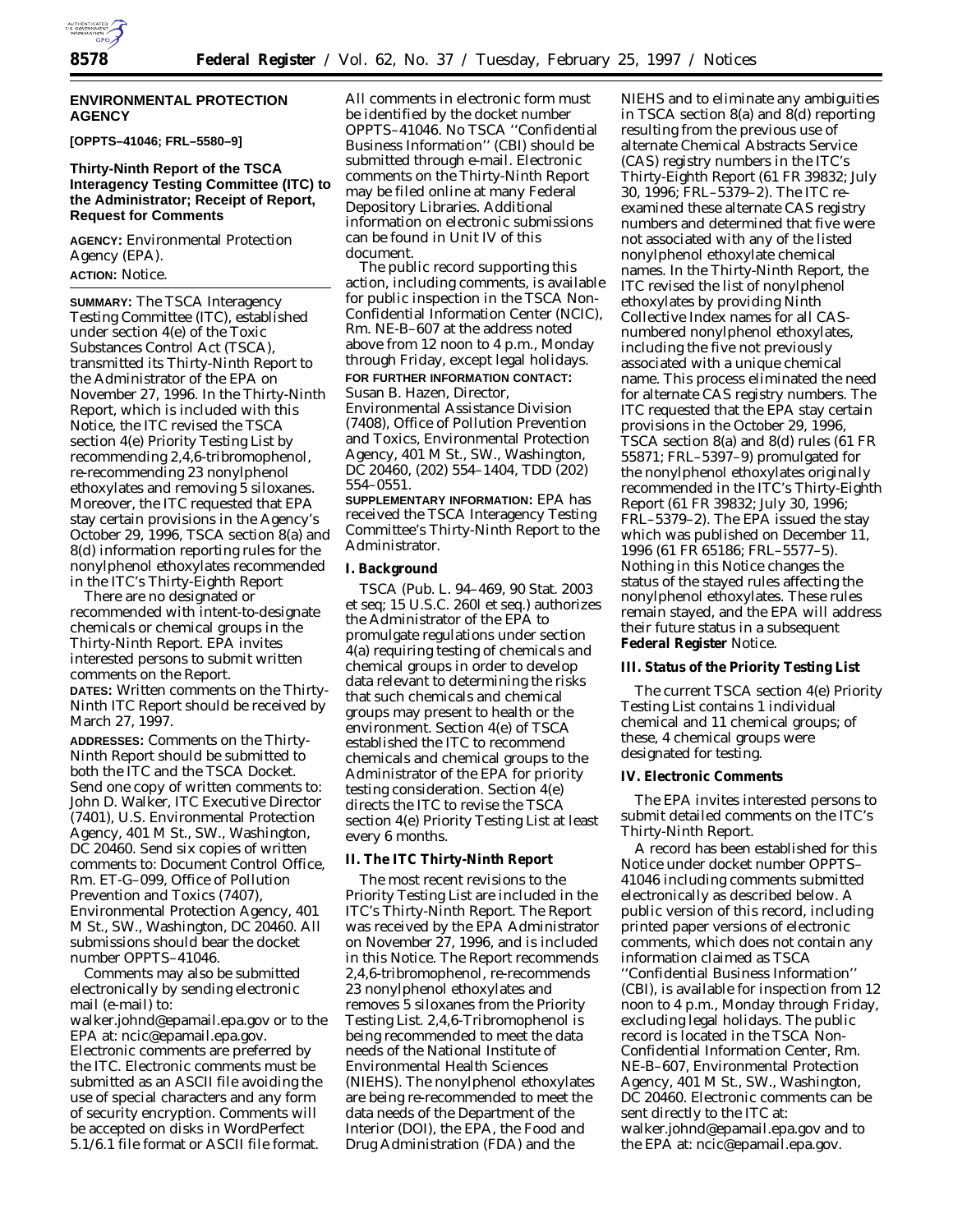Electronic comments must be submitted as an ASCII file avoiding the use of special characters and any form of security encryption. Comments will be accepted on disks in WordPerfect 5.1/6.1 file format or ASCII file format.

The official record for the ITC's Thirty-Ninth Report, as well as the public version as described above, will be kept in paper form. Accordingly, EPA will transfer all comments received electronically into printed, paper form as they are received and will place the paper copies in the official record which will also include all comments submitted directly in writing. The official record is the paper record maintained at the EPA address in ''ADDRESSES'' at the beginning of this document.

Authority: 15 U.S.C. 2603. Dated: February 13, 1997.

**Charles M. Auer,**

*Director, Chemical Control Division, Office of Pollution Prevention and Toxics.*

**Administrator, U.S. Environmental Protection Agency**

# *Summary*

This is the 39th Report of the TSCA Interagency Testing Committee (ITC) to the Administrator of the U.S. Environmental Protection Agency (EPA). In this Report, the ITC is revising its TSCA section 4(e) *Priority Testing List* by recommending 2,4,6 tribromophenol, re-recommending 23 nonylphenol ethoxylates and removing

5 siloxanes. 2,4,6-Tribromophenol is being recommended to meet the data needs of the National Institute of Environmental Health Sciences (NIEHS). The nonylphenol ethoxylates are being re-recommended to meet the data needs of the Department of the Interior (DOI), the EPA, the Food and Drug Administration (FDA) and the NIEHS and to eliminate any ambiguities in TSCA section 8(a) and 8(d) reporting resulting from the previous use of alternate CAS numbers in the ITC's 38th Report (61 FR 39832, July 30, 1996). Comments on this Report should be submitted both to the ITC and the TSCA Public Docket. The revised TSCA section 4(e) *Priority Testing List* follows as Table 1.

TABLE 1.— THE TSCA SECTION 4(e) Priority Testing List (November 1996)

| Report | Date          | Chemical/Group                                                | Action                               |
|--------|---------------|---------------------------------------------------------------|--------------------------------------|
| 26     | May 1990      | 10 Isocyanates                                                | Recommended with intent-to-designate |
| 27     | November 1990 | 62 Aldehydes                                                  | Recommended with intent-to-designate |
| 28     | May 1991      | Chemicals with Low Confidence RfD<br>Acetone                  | Designated                           |
|        |               | Thiophenol                                                    |                                      |
| 29     | November 1991 | 10 Alkyl-, bromo-, chloro-, hydroxymethyl diaryl<br>ethers    | Recommended                          |
| $30$   | May 1992      | 8 Siloxanes                                                   | Recommended                          |
| 31     | January 1993  | 24 Chemicals with insufficient dermal absorption<br>rate data | Designated                           |
| 32     | May 1993      | 32 Chemicals with insufficient dermal absorption<br>rate data | Designated                           |
| $35$   | November 1994 | 24 Chemicals with insufficient dermal absorption<br>rate data | Designated                           |
| 36     | May 1995      | 10 High Production Volume Chemicals (HPVCs)                   | Recommended                          |
| 37     | November 1995 | 28 Alkylphenols and Ethoxylates                               | Recommended                          |
| 39     | November 1996 | 23 Nonylphenol Ethoxylates                                    | Recommended                          |
| 39     | November 1996 | 2,4,6-Tribromophenol                                          | Recommended                          |

### **I. Background**

The TSCA Interagency Testing Committee (ITC) was established by section 4(e) of the Toxic Substances Control Act (TSCA) ''to make recommendations to the Administrator respecting the chemical substances and mixtures to which the Administrator should give priority consideration for the promulgation of a rule for testing under section 4(a).... At least every 6 months..., the Committee shall make such revisions in the *List* as it determines to be necessary and to transmit them to the Administrator together with the Committee's reasons for the revisions'' (Pub. L. 94–469, 90 Stat. 2003 et seq., 15 U.S.C. 2601 et seq.). Since its creation in 1976, the ITC has submitted 38 semi-annual Reports to the EPA Administrator transmitting the *Priority Testing List* and its revisions. These Reports have been published in the **Federal Register** and are also available from the ITC. The ITC

meets monthly and produces its revisions of the *List* with the help of staff and technical contract support provided by EPA. ITC members and support personnel are listed at the end of this Report.

**II. ITC's Activities During this Reporting Period (May to October, 1996)**

*Alkylphenols and ethoxylates*. The ITC-Chemical Manufacturers Association (CMA) Alkylphenols and Ethoxylates Dialog Group met to discuss environmental monitoring, ecological effects, biodegradation and mammalian toxicology studies. This Dialog Group was established to facilitate the ITC's retrieval of information on uses, exposures and effects of alkyphenols and ethoxylates, and the CMA's understanding of data needed by the DOI, the FDA, the EPA and the NIEHS.

*Siloxanes*. The ITC-Silicones Environmental Health and Safety

Council (SEHSC) Dialog Group met to discuss ongoing health effects and exposure studies. This Dialog Group was established to facilitate the ITC's retrieval of information on uses, exposures and effects of siloxanes, and the SEHSC's understanding of data needed by the FDA.

*Isocyanates*. During this reporting period, the ITC received information from the CMA's Diisocyanates Panel. The ITC's Isocyanates Subcommittee will review this information and discuss potential consumer uses, occupational exposures and health effects of isocyanates with the CMA Panel.

*High Production Volume Chemicals (HPVCs)*. Through its 36th Report and letters to manufacturers and importers of HPVCs, the ITC is receiving use and exposure data for the 10 HPVCs remaining on the *Priority Testing List*. The ITC is reviewing these data.

*Diaryl ethers*. The ITC has identified manufacturers and importers of diaryl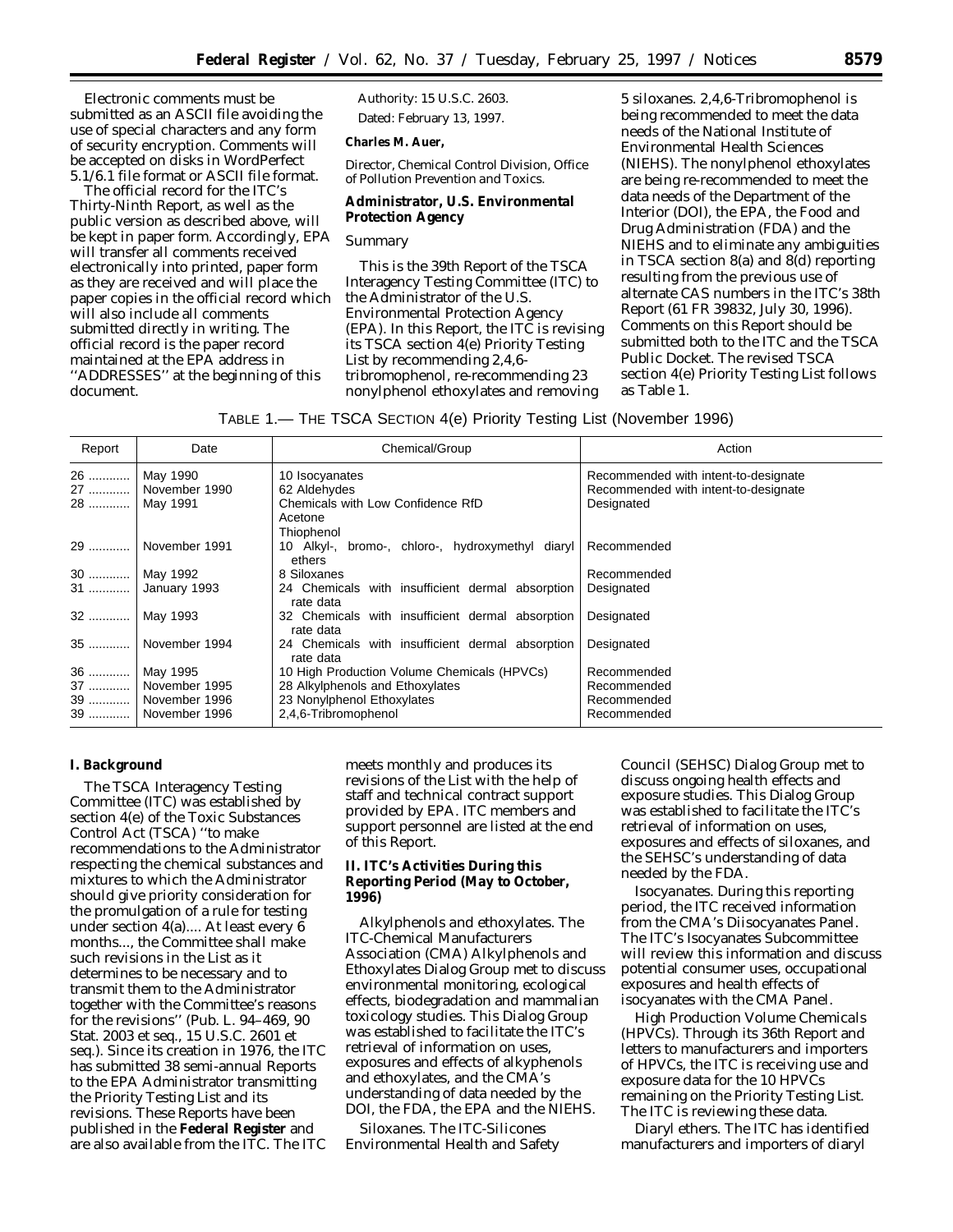ethers and is interested in working with them to obtain use and exposure data. Diaryl ethers were recommended in the ITC's 29th Report (56 FR 67424, December 30, 1991). An invitation to discuss use and exposure data and to develop Structure Activity Relationships for diaryl ethers was announced in the ITC's 38th Report (61 FR 39832, July 30, 1996)(FRL–5379–2). *2,4,6-Tribromophenol*.

Representatives of the ITC met with the CMA's Brominated Flame Retardants Industry Panel (BFRIP) Manager and representatives from a 2,4,6 tribromophenol manufacturer to discuss the data needs of the NIEHS. The ITC representatives provided the CMA with a copy of the National Toxicology Program (NTP) data summary for 2,4,6 tribromophenol (Ref. 5, NTP, 1996). The 2,4,6-tribromophenol manufacturer's representatives provided the ITC with a list of health effects, chemical fate, and ecological effects studies that were previously submitted under TSCA section 8(d) and reviewed by the ITC. These representatives also provided the ITC with a list of 2,4,6-tribromophenol

producers, applications, commercial activities and sales statistics. The ITC is interested in promoting a dialog that is mutually beneficial to the NIEHS and the BFRIP.

### **III. TSCA Section 8 Reporting**

Following receipt of the ITC's Report and the addition of chemicals to the *Priority Testing List*, EPA's Office of Pollution Prevention and Toxics adds new chemicals from the *List* to TSCA section 8(a) and 8(d) rules that require manufacturers and importers of these chemicals to submit TSCA section 8(a) production and exposure data and manufacturers, importers and processors of the listed chemicals to submit TSCA section 8(d) health and safety studies within 60 days of the rule's effective date. Unless otherwise noted in Unit IV A of this ITC Report, the ITC is requesting that the EPA exempt manufacturers and importers of chemicals added to the *List* from submitting studies conducted on mixtures (e.g., formulated products) containing a subject substance at a level below 1 percent of the mixture, unless

a purpose of the study includes the investigation of the effects of an 8(d) rule-listed substance at levels below 1 percent (40 CFR 716.20(b)(4)).

TSCA section 8(a) and 8(d) submissions are indexed and maintained by EPA. The ITC reviews the TSCA section 8(a) and 8(d) information and other available data on chemicals and chemical groups (e.g., TSCA section 8(e) ''substantial risk'' notices, ''For Your Information'' (FYI) submissions to EPA, and published papers) to determine if revisions to the List are necessary. Revisions can include changing a general recommendation to a specific designation for testing action by the EPA Administrator within 12 months, modifying the recommended testing, or removing the chemical or chemical group from the *List*.

**IV. Revisions to the TSCA Section 4(e) Priority Testing List**

Revisions to the TSCA section 4(e) *Priority Testing List* are summarized in Table 2.

# TABLE 2.—REVISIONS TO THE TSCA SECTION 4(e) PRIORITY TESTING LIST

| CAS No.          | <b>Chemical Name</b>                                                                                          | Action                       | Date  |
|------------------|---------------------------------------------------------------------------------------------------------------|------------------------------|-------|
| 118-79-6         | 2,4,6-Tribromophenol                                                                                          | Recommended                  | 11/96 |
|                  | Nonylphenol ethoxylates                                                                                       | Recommended                  | 11/96 |
| 7311-27-5        | Ethanol, 2-[2-[2-[2-(4-nonylphenoxy) ethoxy]ethoxy]ethoxy]-                                                   |                              |       |
| 9016-45-9        | Poly(oxy-1,2-ethanediyl), .alpha.-(nonylphenyl)-.omega.-hydroxy-                                              |                              |       |
| 20427-84-3       | Ethanol, 2-[2-(4-nonylphenoxy)ethoxy]-                                                                        |                              |       |
| 20636-48-0       | 3,6,9,12-Tetraoxatetradecan-1-ol, 14-(4-nonylphenoxy)-                                                        |                              |       |
| 26027-38-3       | Poly(oxy-1,2-ethanediyl), .alpha.-(4-nonylphenyl)-.omega.-hydroxy-                                            |                              |       |
| 26264-02-8       | 3,6,9,12-Tetraoxatetradecan-1-ol, 14-(nonylphenoxy)-                                                          |                              |       |
| 26571-11-9       | 3,6,9,12,15,18,21,24-Octaoxahexacosan-1-ol, 26-(nonylphenoxy)-                                                |                              |       |
| 27176-93-8       | Ethanol, 2-[2-(nonylphenoxy)ethoxy]-                                                                          |                              |       |
| 27177-01-1       | 3,6,9,12,15-Pentaoxaheptadecan-1-ol, 17-(nonylphenoxy)-                                                       |                              |       |
|                  | 27177-05-5  3,6,9,12,15,18,21-Heptaoxatricosan-1-ol, 23-(nonylphenoxy)-                                       |                              |       |
| 27177-08-8       | 3,6,9,12,15,18,21,24,27-Nonaoxanonacosan-1-ol, 29-(nonylphenoxy)-                                             |                              |       |
| 27986-36-3       | Ethanol, 2-(nonylphenoxy)-                                                                                    |                              |       |
|                  | 37205-87-1    Poly(oxy-1,2-ethanediyl), .alpha.-(isononylphenyl)-.omega.-hydroxy-                             |                              |       |
|                  | 51938-25-1    Poly(oxy-1,2-ethanediyl), .alpha.-(2-nonylphenyl)-.omega.-hydroxy-                              |                              |       |
| 65455-72-3       | 3,6,9,12,15,18,21,24,27-Nonaoxanonacosan-1-ol, 29-(isononylphenoxy)-                                          |                              |       |
| $68412 - 54 - 4$ | Poly(oxy-1,2-ethanediyl), .alpha.-(nonylphenyl)-.omega.-hydroxy-, branched                                    |                              |       |
| 98113-10-1       | NP <sub>9</sub>                                                                                               |                              |       |
|                  | 127087-87-0  Poly(oxy-1,2-ethanediyl),<br>.alpha.-(4-nonylphenyl)-.omega.-hydroxy-,<br>branched               |                              |       |
|                  | 152143-22-1    Poly(oxy-1,2-ethanediyl),<br>.alpha.-(4-nonylphenyl)-.omega.-hydroxy-,<br>branched, phosphates |                              |       |
|                  | Nonoxynol-2                                                                                                   |                              |       |
| NA               | Nonoxynol-3                                                                                                   |                              |       |
|                  | Nonoxynol-7                                                                                                   |                              |       |
| NA               | .alpha.-(4-Nonylphenol)-.omega.-hydroxypoly-(oxyethylene)-                                                    |                              |       |
|                  | 5 Siloxanes                                                                                                   | Rec-<br>Remove<br>previously | 11/96 |
|                  |                                                                                                               | ommended chemicals           |       |
| $69430 - 24 - 6$ | Cyclopolydimethylsiloxane $(D_x)$                                                                             |                              |       |
| 68083-14-7       | Dimethyl, diphenyl siloxanes and silicones                                                                    |                              |       |
| 67762-90-7       | Dimethyl silicones and siloxanes, reaction products with silica                                               |                              |       |
| $68037 - 74 - 1$ | Dimethylmonomethylpolysiloxanes                                                                               |                              |       |
| 70131-67-8       | Dimethyl silicones and siloxanes hydroxy terminated                                                           |                              |       |

aNot Assigned.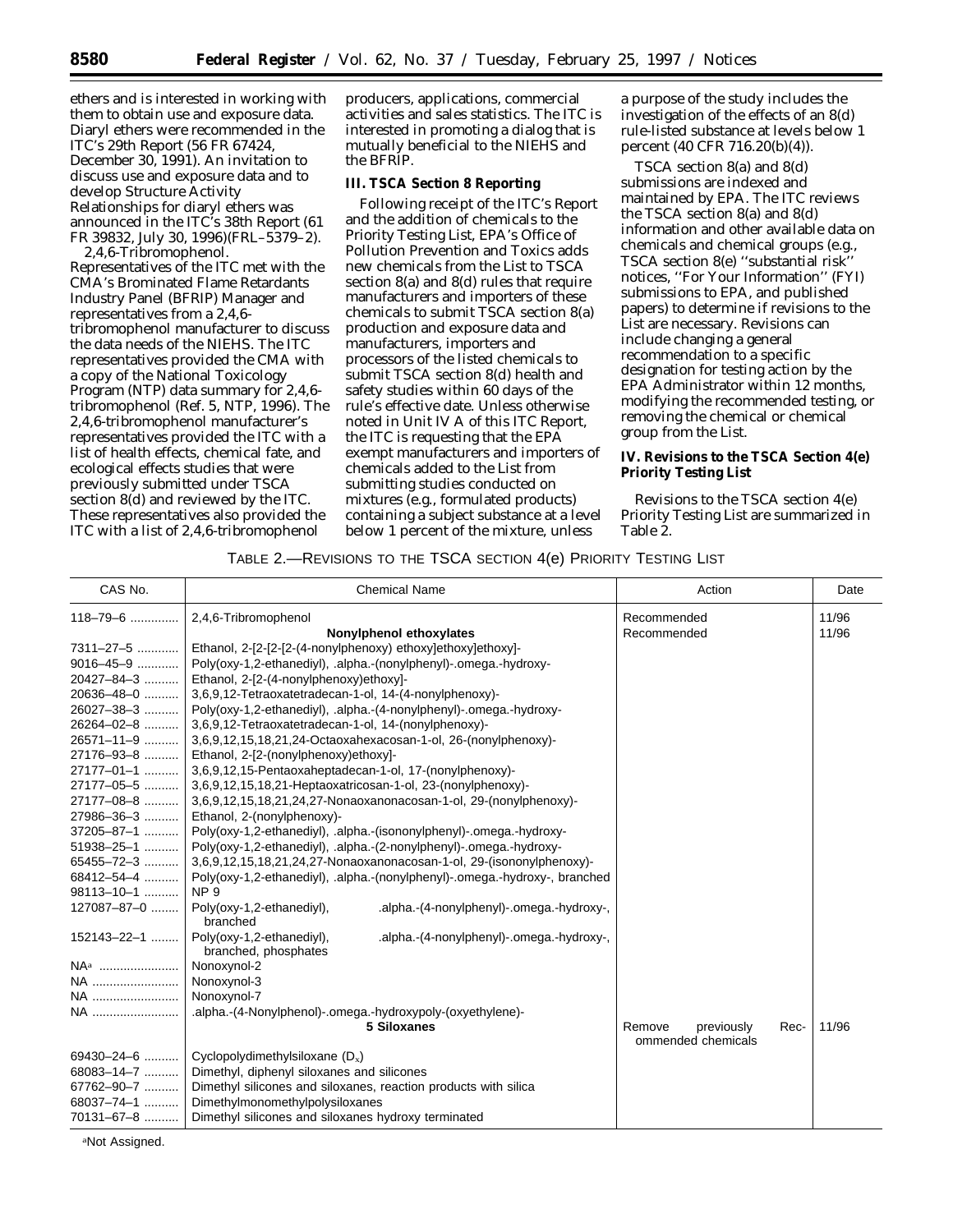# *A. Chemicals Added to the Priority Testing List*

**Recommendations**

a. *2,4,6-Tribromophenol— rationale for recommendation.* The ITC is recommending 2,4,6-tribromophenol at this time because the NIEHS needs chronic toxicology and 2-year carcinogenesis study data. As part of its continuing efforts to coordinate testing activities, the ITC is recommending and not designating 2,4,6-tribromophenol because it is currently promoting a dialog between a 2,4,6-tribromophenol manufacturer and the NIEHS to explain the need for chronic toxicity and 2–year carcinogenesis study data.

*Background.* Previous activities of the ITC, EPA and NTP for 2,4,6 tribromophenol are summarized below.

*ITC*. In the ITC's 25th Report, 2,4,6 tribromophenol and six other brominated flame retardants were recommended for chronic health effects testing, chronic ecological effects testing, and physical/chemical properties and persistence testing (54 FR 51114, December 12, 1989). In response to the 25th Report, as noted below, the EPA required the submission of TSCA section 8(a) and 8(d) data.

In the ITC's 33rd Report, 2,4,6 tribromophenol was removed from the *Priority Testing List* to give adequate priority to testing needs for other chemicals, e.g., those with U.S. Government data needs (59 FR 3764, January 26, 1994). At the time 2,4,6 tribromophenol was removed from the *List*, the ITC acknowledged that there were no existing U.S. Government data needs, but agreed to reconsider the chemical if data were needed in the future.

At this time, the ITC is requesting that the EPA not promulgate additional TSCA section 8 rules for 2,4,6 tribromophenol for the following reasons. First, the ITC has reviewed the TSCA section 8(a) and (d) data submitted under the previouslypromulgated rules. Second, under the previously-promulgated TSCA section 8(d) rule, the ITC will learn of any new studies that are initiated. Third, the ITC believes that a dialog with the U.S. producer is likely to provide use and other relevant data that could not be obtained by re-promulgating these rules.

*EPA*. 2,4,6-Tribromophenol was included in a 1987 EPA TSCA section 4 test rule requiring that manufacturers and importers of 12 chemicals test for the presence of certain chlorinated and brominated dibenzo-p-dioxins and dibenzofurans (52 FR 21412, June 5, 1987). None of the seven 2,4,6 tribromophenol samples that were

analyzed contained concentrations of brominated dibenzo-p-dioxins and dibenzofurans that were above the levels of quantitation (0.1 ppb for 2,3,7,8-tetrabrominated dibenzo-pdioxin and 1 ppb for 2,3,7,8 tetrabrominated dibenzofuran).

2,4,6-Tribromophenol was also included in 1989 EPA TSCA section 8 rules promulgated for the ITC. These rules required the submission of production and exposure data and unpublished health and safety data under TSCA sections 8(a) and 8(d), respectively (54 FR 51131, December 12, 1989).

*NTP*. At the July 15, 1996 meeting of the NTP Interagency Committee for Chemical Evaluation and Coordination, the NIEHS identified data needs for 2,4,6-tribromophenol. The NIEHS needs chronic toxicology and 2–year carcinogenesis study data for 2,4,6 tribromophenol based on the absence of toxicology and carcinogenicity data and carcinogenicity data for 2,4,6 trichlorophenol, (Ref. 5, NTP, 1996).

*Existing Data*. 2,4,6-Tribromophenol is a chemical intermediate that is produced in closed process equipment, kept within that equipment and reacted to make flame retardants (Ref. 1, GLCC, 1996a). Recent production volumes ranged from 1 to 15 million pounds (Ref. 6, Walker, 1994).

The number of employees involved in the production, packaging, or handling of 2,4,6-tribromophenol is quite small. While the exact number of operators is confidential information, less than 50 workers have the potential for intermittent exposure to 2,4,6 tribromophenol during their normal workday (Ref.1, GLCC, 1996a). The use of closed processes limits potential exposure, but even this exposure is controlled through the use of local exhaust ventilation, personal protective equipment and other industrial hygiene practices where dust or vapor exposure might occur (Ref. 1, GLCC, 1996a). Flaked 2,4,6-tribromophenol contains particles (estimated to be 1 to 10 mm) which do not easily become airborne.

During domestic production of 2,4,6 tribromophenol, air emissions are regulated by State permits and releases to surface waters either do not occur or occur after discharge to Publicly Owned Treatment Works (Ref. 1, GLCC, 1996a). The only operation where 2,4,6 tribromophenol is not in closed reactors or piping is the flaking and packaging operation. Vapors and fine particulates from this process are controlled by a local exhaust system. Using a ''worst case'' assumption that the manufacturing facility operated 24 hour/day, 365 days per year (8,760

hours), annual point source emissions would be less than 90 pounds per year (Ref. 2, GLCC, 1996b).

2,4,6-Tribromophenol was not found to be mutagenic in the Ames assay (Ref. 8, Zeiger et al., 1987) or in the mouse lymphoma assay (Ref. 4, NCI, 1996). Doses ranging from 2,000 to 8,000 mg/ kg were required to produce acute effects in laboratory animals by oral, dermal or inhalation exposures (Ref. 5, NTP, 1996).

The TSCA section 8 data for 2,4,6 tribromophenol were recently published in two reviews (Refs. 6 and 7, Walker, 1994; 1996). Data cited in the 1996 review indicated that 2,4,6 tribromophenol can be highly toxic to fish ( $LC_{50}$  values <1 mg/L) but less toxic to daphnids, in acute toxicity tests. Health effects studies cited in the 1994 review are summarized below.

In a 28–day dermal toxicity study, groups of 4 rabbits/sex/dose were used. Doses of 0, 100, 300 and 1,000 mg/kg were applied as skin suspensions 5 days a week for 4 weeks. At the highest dose (1,000 mg/kg) 1 male rabbit died. At doses of 100 and 300 mg/kg 2,4,6 tribromophenol was slightly irritating, but there were no treatment-related effects on body weight, clinical chemistry or organ weights (Ref. 6, Walker, 1994).

In a developmental toxicity screening study, groups of 5 pregnant rats were administered gavage doses of 2,4,6 tribromophenol in corn oil from gestation day 6 to 15. Doses of 0, 10, 30, 100, 300, 1,000 and 3,000 mg/kg/day were administered. All rats receiving 3,000 mg/kg/day died; animals receiving 1,000 mg/kg/day showed increased post implantation losses and a slight decrease in number of viable fetuses. Rats receiving 300 mg/kg/day or less showed no compound-related differences in maternal body weight, number of viable fetuses, resorptions, implantations or corpora lutea when compared with the controls (Ref. 6, Walker, 1994).

In an inhalation study, groups of 5 male and 5 female rats were exposed to 0, 0.1 and 0.9 mg/L 2,4,6 tribromophenol for 6 hours/day, 5 days/ week for 3 weeks. Exposures to both doses of 2,4,6-tribromophenol produced liver and kidney lesions. At necropsy, 4/ 5 male and 5/5 female rats in the 0.1 mg/L dose group were emaciated (Ref. 6, Walker, 1994).

The NIEHS data needs are supported by carcinogenicity data for a close structural analog, 2,4,6-trichlorophenol (CAS No. 88–06–2). In a feeding study 2,4,6-trichlorophenol was a carcinogen in male rats and male and female mice, inducing lymphomas or leukemias in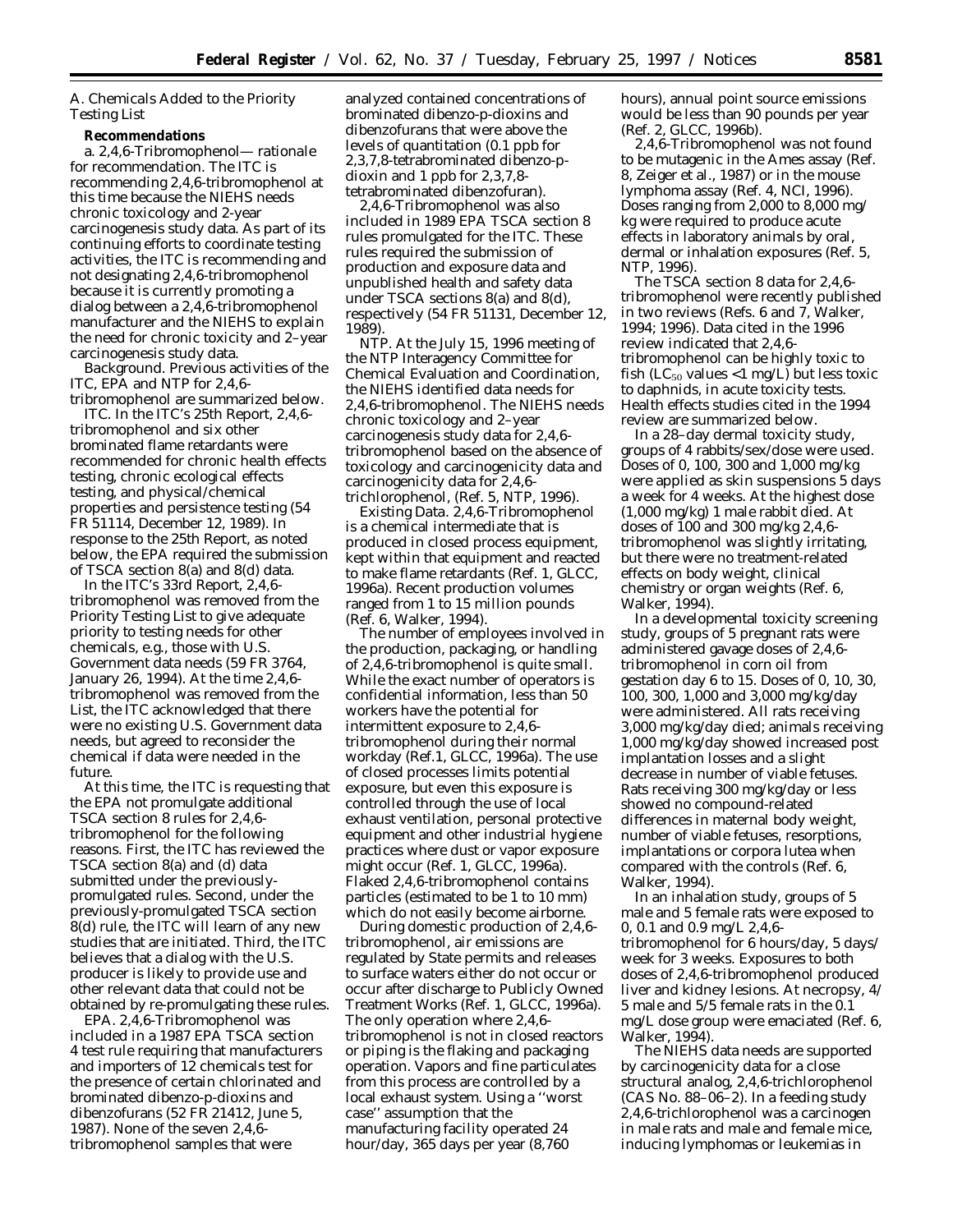male F344 rats; and increasing the incidence of hepatocellular carcinomas or adenomas in male and female B6C3F1 mice (Ref. 3, NCI, 1979).

b. *Nonylphenol ethoxylates rationale for recommendation.* Twentythree (23) nonylphenol ethoxylates are being re-recommended to eliminate any ambiguities in TSCA section 8(a) and 8(d) reporting resulting from the previous use of alternate CAS numbers in the ITC's 38th Report (61 FR 39832, July 30, 1996).

*Background.* Eighteen (18) nonylphenol ethoxylates were recommended in the ITC's 38th Report (61 FR 39832, July 30, 1996). Alternate CAS registry numbers were listed for some of these nonylphenol ethoxylates. The use of alternate CAS numbers produced some ambiguities in the TSCA section 8(a) and 8(d) rules that were promulgated for the nonylphenol ethoxylates (61 FR 55871, October 29, 1996). The ITC re-examined these alternate CAS registry numbers and determined that five were not associated with any of the listed nonylphenol

ethoxylate chemical names. The ITC revised the list of nonylphenol ethoxylates by providing ninth collective index names for all CASnumbered nonylphenol ethoxylates, including the five not previously associated with a unique chemical name. This process eliminated the need for alternate CAS registry numbers. The ITC is requesting that the EPA stay certain provisions in the October 29, 1996 TSCA section 8(a) and 8(d) rules promulgated for nonylphenol ethoxylates (61 FR 55871) because of ambiguities in reporting requirements associated with the use of alternate CAS registry numbers in the ITC's 38th Report (61 FR 39832, July 30, 1996). The ITC is requesting that the EPA promulgate the TSCA section 8(a) and 8(d) rules using the 23 nonylphenol ethoxylates in Table 2 of this ITC Report.

*B. Chemicals Removed from the Priority Testing List Silicone chemicals*. Fifty-six (56)

silicone chemicals were recommended

for health effects testing in the ITC's 30th Report to meet the data needs of the Food and Drug Administration (FDA) (57 FR 30608, July 9, 1992). After this recommendation, the ITC's Silicones Subcommittee established a Dialog Group with the Silicones Environmental Health and Safety Council (SEHSC). The ITC-SEHSC Dialog Group has discussed unpublished toxicity data, current use and exposure data, and developed a prototype computer file of physical and chemical properties, health effects and use data that could be used by other government and trade organizations. As a result of the Dialog Group's discussions, the ITC removed 43 of the previously-recommended silicone chemicals from the *Priority Testing List* in its 37th Report (61 FR 4188, February 2, 1996; FRL–4991–6). As a result of further Dialog Group discussions, the ITC is removing five more siloxanes from the *List* in this Report (Table 3). The eight siloxanes remaining on the *List* are included in Table 4.

TABLE 3.—PREVIOUSLY-RECOMMENDED SILICONE CHEMICALS REMOVED FROM THE PRIORITY TESTING LIST

| CAS No.          | <b>Chemical Name</b>                                                 | <b>Removal Rationale</b>                                                                                                                                                                                                                                                                                                                                                                                     |
|------------------|----------------------------------------------------------------------|--------------------------------------------------------------------------------------------------------------------------------------------------------------------------------------------------------------------------------------------------------------------------------------------------------------------------------------------------------------------------------------------------------------|
| $69430 - 24 - 6$ | Cyclopolydimethylsiloxane (Dx)                                       | Toxicity of cyclopolydimethylsiloxane is likely to be predicted<br>testing<br>from<br>octamethylcyclotetrasiloxane (D4), decamethylcyclopentasiloxane<br>(D5)<br>and<br>dodecamethylcyclohexasiloxane (D6) (see Table 4). Cyclopolydimethylsiloxane is<br>used only as a site-limited intermediate to manufacture D4, D5 and D6.                                                                             |
| $68083 - 14 - 7$ | Dimethyl, diphenyl siloxanes and<br>silicones                        | Low exposure potential based on annual production volume and specialized uses.                                                                                                                                                                                                                                                                                                                               |
| $67762 - 90 - 7$ | Dimethyl silicones and siloxanes, re-<br>action products with silica | Toxicity of siloxane polymers bearing CAS numbers 67762–90–7, 68037–74–1 and<br>70131–67–8 is likely to be predicted from testing dimethyl silicones and siloxanes<br>bearing CAS number 63148–62–9 (see Table 4). Dimethyl silicones and siloxanes is<br>a siloxane polymer of lower molecular weight, lower cross-linking ability and greater<br>bioavailability potential than these 3 siloxane polymers. |
| $68037 - 74 - 1$ | Dimethylmonomethylpolysiloxanes                                      | Toxicity of siloxane polymers bearing CAS numbers 67762-90-7, 68037-74-1 and<br>70131–67–8 is likely to be predicted from testing dimethyl silicones and siloxanes<br>bearing CAS number 63148–62–9 (see Table 4). Dimethyl silicones and siloxanes is<br>a siloxane polymer of lower molecular weight, lower cross-linking ability and greater<br>bioavailability potential than these 3 siloxane polymers. |
| $70131 - 67 - 8$ | Dimethyl silicones and siloxanes<br>hydroxy terminated               | Toxicity of siloxane polymers bearing CAS numbers 67762–90–7, 68037–74–1 and<br>70131–67–8 is likely to be predicted from testing dimethyl silicones and siloxanes<br>bearing CAS number 63148–62–9 (see Table 4). Dimethyl silicones and siloxanes is<br>a siloxane polymer of lower molecular weight, lower cross-linking ability and greater<br>bioavailability potential than these 3 siloxane polymers. |

The eight siloxanes remaining on the *Priority Testing List* shown in table 4.

TABLE 4.—SILOXANES REMAINING ON THE PRIORITY TESTING LIST

| CAS No.              | <b>Chemical Name</b>                               |
|----------------------|----------------------------------------------------|
| CYCLIC<br>SILOXANES. |                                                    |
| $556 - 67 - 2$       | Octamethylcyclotetrasiloxane                       |
|                      | 541-02-6    Decamethylcyclopentasiloxa-<br>ne (D5) |

THE PRIORITY TESTING LIST—Continued

| Chemical Name                                                                                                        |
|----------------------------------------------------------------------------------------------------------------------|
| Dodecamethylcyclohexasilo-<br>xane (D6)                                                                              |
|                                                                                                                      |
| Hexamethyldisiloxane (L2)<br>Octamethyltrisiloxane (L3)<br>Decamethyltetrasiloxane (L4)<br>Dodecamethylpentasiloxane |
|                                                                                                                      |

TABLE 4.—SILOXANES REMAINING ON TABLE 4.—SILOXANES REMAINING ON THE PRIORITY TESTING LIST—Continued

| CAS No.                                            | Chemical Name                       |
|----------------------------------------------------|-------------------------------------|
| OI YMFRS.<br>63148-62-9                            | Dimethyl silicones and<br>siloxanes |
| $9006 - 65 - 9$ <sup>a</sup> .<br>$9016 - 00 - 6a$ |                                     |
|                                                    |                                     |

P

aAlternate CAS numbers are listed for this chemical.